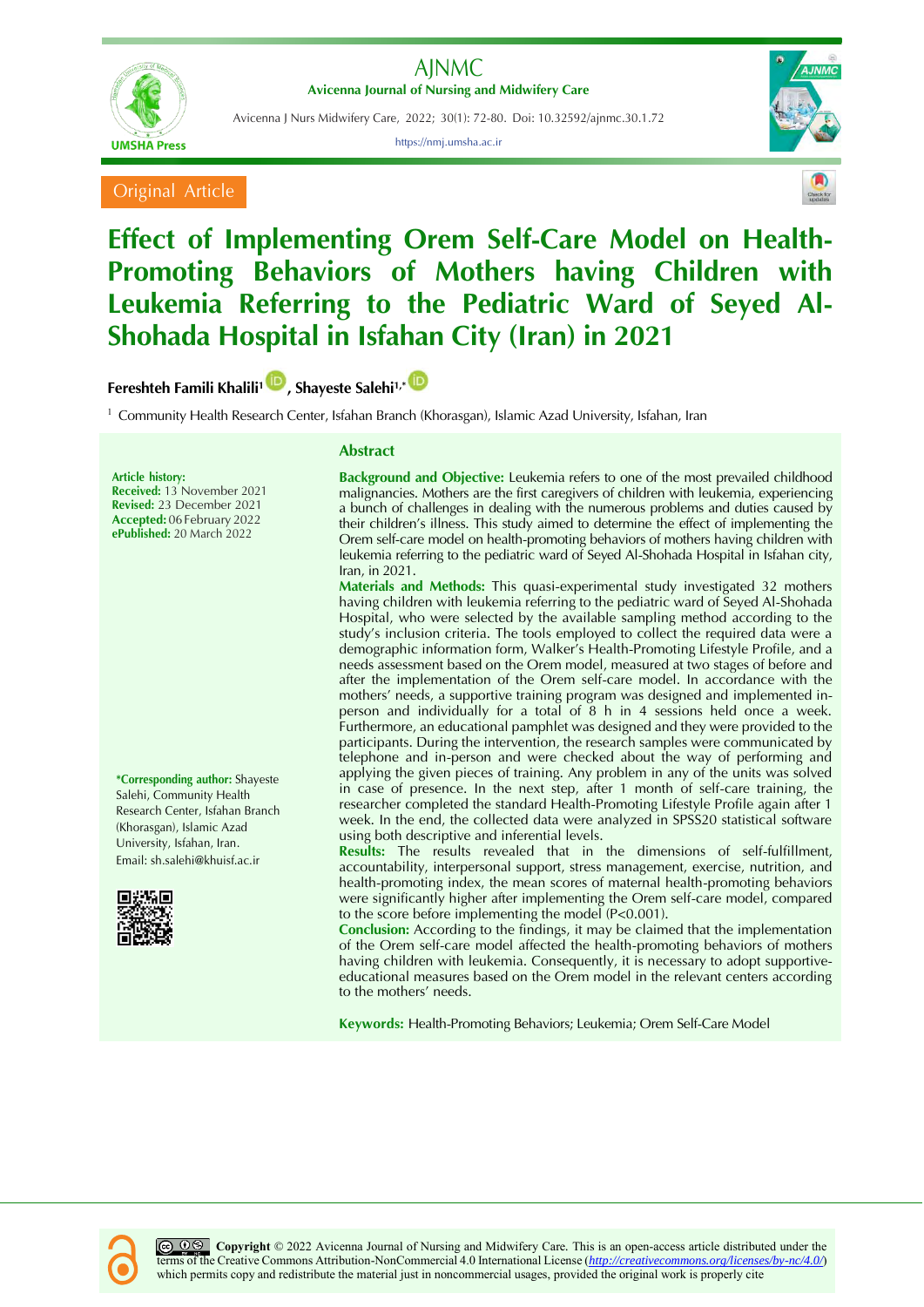#### **Extended Abstract**

## **Background and Objective**

Leukemia is among the most prevalent childhood malignancies. Mothers are the first caregivers of children with leukemia, experiencing many challenges in dealing with numerous problems and duties caused by their children<sub>s</sub> illness. This study aimed to determine the effect of implementing the Orem selfcare model on health-promoting behaviors of mothers of children with leukemia referring to the Pediatric Ward of Seyed Al-Shohada Hospital in Isfahan, Iran, in 2021. Orem's self-care model is among the self-care education models. This clinical guide model is suitable for designing and implementing a self-care program and is used as a concept to guide self-care programs. Orem considers humans as self-care agents who take all the necessary care for their health to maintain their life and health and always feel good. Self-care in people with advanced diseases not only helps to control symptoms, but also to emotional, psychological, and social adjustments. Parents are the first caregivers of children with leukemia, who face many challenges in adapting to a variety of problems and tasks arising from the child's illness, including the provision of specific medications, medical care, and the fear of premature death. Playing multiple roles inside and outside the home, accompanying the child in blood tests, continuous injections of chemotherapy drugs, and special care for these patients are the causes of the stress for the parents. Nurses have a key role in providing supportive-educational interventions and reducing the destructive effects and complications of chronic diseases in children and families, especially mothers. In addition, the Orem self-care model has been considered by many researchers in the clinical field as the basis of nursing care and has led to desirable results in ensuring, maintaining, and promoting individuals\_health.

## **Materials and Methods**

This quasi-experimental study investigated 32 mothers of children with leukemia referring to the Pediatric Ward of Seyed Al-Shohada Hospital, Isfahan, Iran, who were selected by the available sampling method according to the study's inclusion criteria. The tools employed to collect the required data were a demographic information form, Walker's Health-Promoting Lifestyle Profile, and a needs assessment based on the Orem model, measured at two stages of pre- and post-implementation of the Orem self-care model. In accordance with the mothers' needs, a

supportive training program was designed and implemented in-person and individually for 8 hours in 4 sessions held once a week. Furthermore, an educational pamphlet was designed and provided to the participants. During the intervention, the research participants were called by telephone, communicated in-person, and were checked on how to perform and apply the given training pieces. Any problem in any of the units was solved in case of occurrence. In the next step, after one month of self-care training, the researcher completed the standard Health-Promoting Lifestyle Profile again after one week. In the end, the collected data were analyzed in SPSS statistical software (version 20) using descriptive and inferential levels.

## **Results**

The results revealed that in the dimensions of selffulfillment, accountability, interpersonal support, stress management, exercise, nutrition, and health-promoting index, the mean scores of maternal health-promoting behaviors were significantly higher after implementing the Orem self-care model, compared to the score before implementing the model (P<0.001).

## **Conclusion**

This study aimed to investigate the effect of implementing the Orem self-care model on healthpromoting behaviors of mothers of children with leukemia referred to the Pediatric Ward of Seyed Al-Shohada Hospital, Isfahan, Iran in 2021. Based on the results of the study, it can be concluded that self-care education increases happiness in stressful situations such as childhood. To the best of the researchers knowledge, no study has investigated this issue. In other words, no studies were found to confirm the alignment or non-alignment of the obtained data. Therefore, for the purpose of analyzing the current findings, other studies similar to the present subject study were used. For instance, the obtained finding is indirectly in line with the study of Orki et al. (1398). Their research showed that self-care education increased hope, happiness, and quality of life in the elderly. Other results showed that implementing the Orem self-care model affects the nutritional dimension of maternal health-promoting behaviors.

According to the findings, it may be claimed that implementing the Orem self-care model affected the health-promoting behaviors of mothers of children with leukemia. Consequently, it is necessary to adopt supportive-educational measures based on the Orem model in the relevant centers according to the mothers' needs.

**Please cite this article as follows:** Famili Khalili F, Salehi Sh. Effect of Implementing Orem Self-Care Model on Health-Promoting Behaviors of Mothers having Children with Leukemia Referring to the Pediatric Ward of Seyed Al-Shohada Hospital in Isfahan City (Iran) in 2022. Avicenna J Nurs Midwifery Care. 2022; 30(1): 72-80. DOI: 10.32592/ajnmc.30.1.72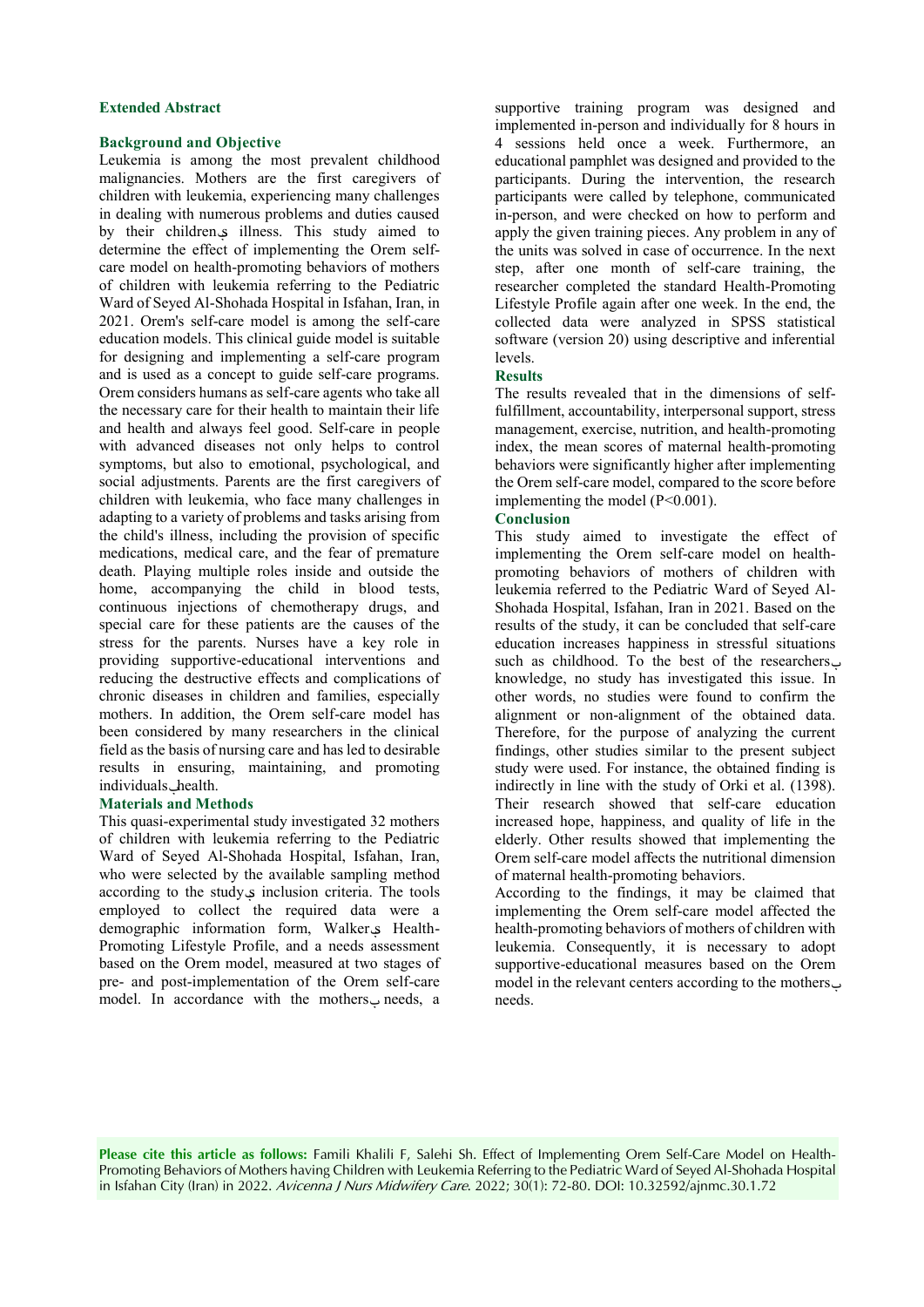

**مجله مراقبت پرستاری و مامایی ابن سینا دوره ،30 شماره ،1 زمستان ،1400 صفحات: 72-80** https://nmj.umsha.ac.ir

j

**SHA Press** 



**مقاله پژوهشی**

# **بررسی تاثیر اجرای الگوی خودمراقبتی اورم بر رفتارهای ارتقادهنده سلامت مادران دارای فرزند مبتلا به لوسمی مراجعهکننده به بخش کودکان بیمارستان سیدالشهدای شهر اصفهان در سال 1400**

فرشته فامیلی خلیلی<sup>۱</sup> تارسته مالحی<sup>۸۰</sup>

<sup>۱</sup> مرکز تحقیقات سلامت جامعه، واحد اصفهان (خوراسگان)، دانشگاه آزاد اسلامی، اصفهان، ایران

| چکیده<br><b>سابقه و هدف: ل</b> وسمی یکی از شایعترین بدخیمیهای دوران کودکی است. مادران این کودکان اولین مراقبان در<br>مراقبت از کودکان مبتلا به لوسمی مطرح میشوند که در تطابق با مشکلات و وظایف متعدد ناشی از بیماری کودک،<br>چالشهای زیادی دارند. این مطالعه با هدف تعیین تأثیر اجرای الگوی خودمراقبتی اورم بر رفتارهای ارتقادهنده<br>سلامت مادران دارای فرزند مبتلا به لوسمی مراجعهکننده به بخش کودکان بیمارستان سیدالشهدای شهر اصفهان<br>در سال ۱۴۰۰ انجام شد.                                                                                                                                                                                                                                                                                                                                                                                                                                                                                                                                                                                                          | تاريخ دريافت مقاله: ١٤٠٠/٠٨/٢٢<br>تاريخ ويرايش مقاله: ١۴٠٠/١٠/٠٢<br>تاريخ پذيرش مقاله: ١٤٠٠/١١/١٧<br>تاريخ انتشار مقاله: ١٤٠٠/١٢/٢٩                                    |
|---------------------------------------------------------------------------------------------------------------------------------------------------------------------------------------------------------------------------------------------------------------------------------------------------------------------------------------------------------------------------------------------------------------------------------------------------------------------------------------------------------------------------------------------------------------------------------------------------------------------------------------------------------------------------------------------------------------------------------------------------------------------------------------------------------------------------------------------------------------------------------------------------------------------------------------------------------------------------------------------------------------------------------------------------------------------------|------------------------------------------------------------------------------------------------------------------------------------------------------------------------|
| مواد و روشها: در این مطالعه نیمهتجربی ۳۲ مادر دارای فرزند مبتلا به لوسمی مراجعهکننده به بخش<br>کودکان بیمارستان سیدالشهدای شهر اصفهان در سال ۱۴۰۰ به روش در دسترس بر اساس معیارهای ورود<br>به مطالعه انتخاب شدند. ابزار گردآوری اطلاعات شامل پرسشiامههای اطلاعات دموگرافیک و رفتارهای<br>ارتقادهنده سلامت والکر و نیازسنجی بر اساس الگوی اورم بود که در دو مرحله قبل و بعد از اجرای برنامه<br>خودمراقبتی اورم سنجیده شد. متناسب با نیازهای مادران، برنامه آموزشی حمایتی به صورت حضوری و<br>انفرادی به مدت ۴ جلسه و جمعاً به مدت ۸ ساعت طراحی و اجرا شد. همچنین پمفلت آموزشی طراحی و<br>در اختیار مادران قرار داده شد. فاصله جلسات از یکدیگر یک هفته بود. در این محدوده زمانی با نمونههای<br>پژوهش ارتباط تلفنی و حضوری برقرار شد و نحوه انجام و بهکارگیری آموزشهای دادهشده کنترل شد و در<br>صورت بروز مشکل در هرکدام از واحدها، مشکل رفع شد. در مرحله بعد، پس از انجام آموزشهای<br>خودمراقبتی در طول یک ماه، پس از گذشت یک هفته پژوهشگر مجدداً پرسشنامه استاندارد رفتارهای<br>ارتقادهنده سلامت را تکمیل کرد. درنهایت دادههای جمعآوریشده در نرمافزار آماری SPSS نسخه ۲۰ در | تمامی حقوق نشر برای دانشگاه علوم پزشکی<br>همدان محفوظ است.                                                                                                             |
| دو سطح توصیفی و استنباطی تجزیهوتحلیل شد.<br><b>یافتهها:</b> نتایج بهدستآمده نشان داد میانگین امتیاز رفتارهای ارتقادهنده سلامت مادران در بعد خودشکوفایی،<br>مسئولیتپذیری، حمایت بینفردی، مدیریت استرس، ورزش، تغدیه و شاخص ارتقادهنده سلامت پس از اجرای<br>الگوی خودمراقبتی اورم بهطور معناداری بیشتر از امتیاز قبل از اجرای الگو بوده است ( P>٠/٠٠١).<br>نتیجهگیری: بر اساس یافتهها میتوان گفت که اجرای الگوی خودمراقبتی اورم بر رفتارهای ارتقادهنده سلامت<br>مادران دارای فرزند مبتلا به لوسمی تأثیر داشته است؛ بنابراین، ضروری است که در مراکز مربوطه با توجه به نیازهای<br>مادران، اقدامات آموزشی و حمایتی بر اساس الگوی اورم انجام شود.<br>واژگان کلیدی: الگوی خودمراقبتی اورم؛ رفتارهای ارتقادهنده سلامت؛ لوسمی                                                                                                                                                                                                                                                                                                                                                       | * <b>نویسنده مسئول</b> : شایسته صالحی، مرکز<br>تحقيقات سلامت جامعه، واحد اصفهان<br>(خوراسگان)، دانشگاه آزاد اسلامی، اصفهان،<br>ايران.<br>sh.salehi@khuisf.ac.ir ايميل: |

**استناد:** فامیلی خلیلی، فرشته؛ صالحی، شایسته. بررسی تاثیر اجرای الگوی خودمراقبتی اورم بر رفتارهای ارتقادهنده سالمت مادران دارای فرزند مبتال به لوسمی مراجعه کننده به بخش کودکان بیمارستان سیدالشهدای شهر اصفهان در سال .1400 مجله مراقبت پرستاری و مامایی ابن سینا، زمستان 1400؛30)1(: .72-80

## **مقدمه**

سرطان (Cancer) نوعی بیماری سلولهاست که تکثیر مسلولهاست که تکثیر غیرقابلکنترل آنها را به همراه دارد [1]. شیوع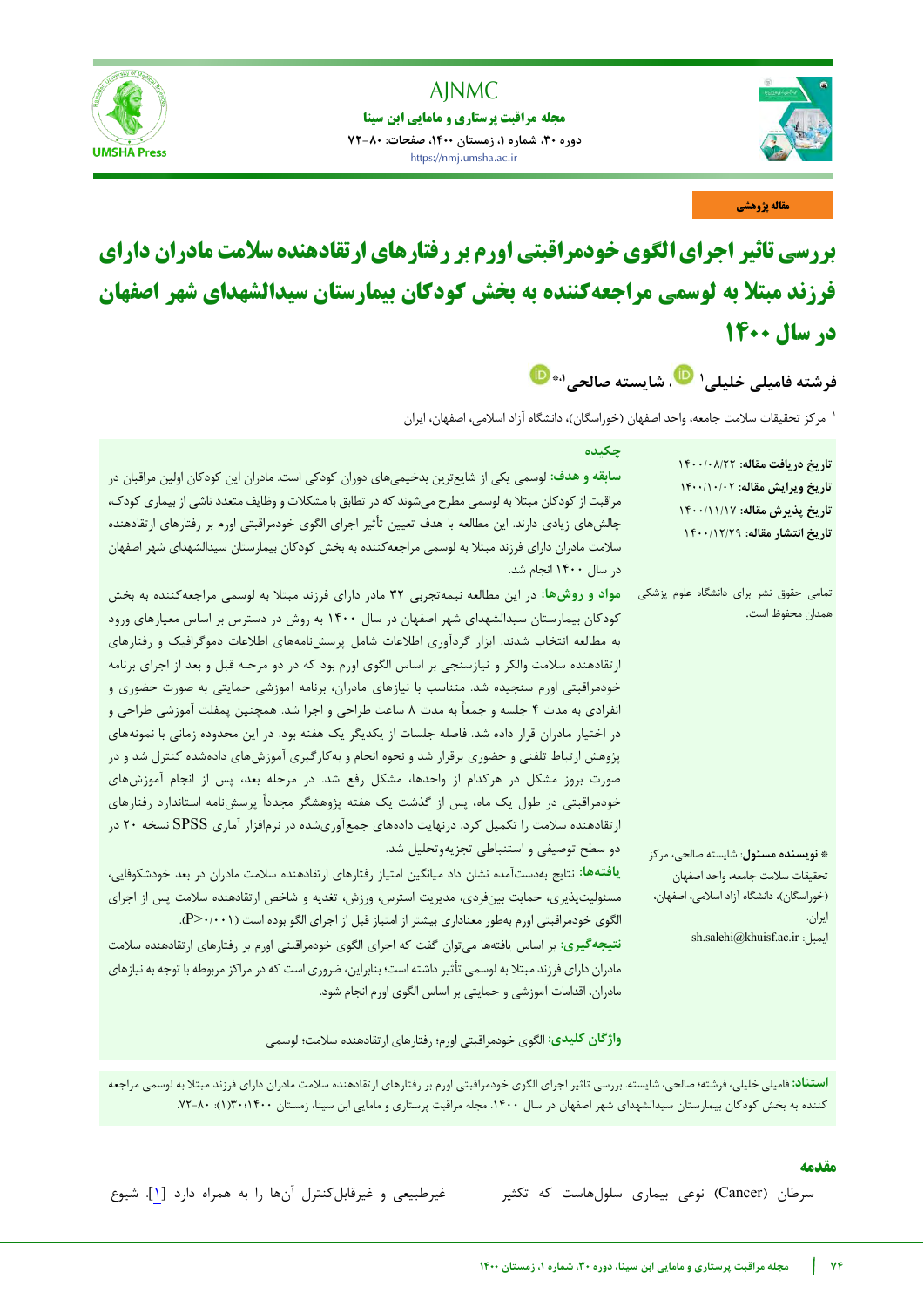طانرس های کودکان بین 4/6 تا 0/5درصد از کل سرطانهاست و در ایران حدود 2/5 درصد از کودکان به سرطان مبتال هستند [ 2]. این بیماری ناتوانکننده و شایع دومین علت مرگومیر کودکان 1 تا 14 ساله در کشورهای توسعهیافته و درحالتوسعه است [[3](#page-7-1)[،4](#page-7-0)]. سرطانهای دوران کودکی یکی از پرچالشترین بیماریها برای کودکان و خانوادههایشان محسوب میشود. مادران دارای کودک مبتال به سرطان، شرایط بسیار دشواری را در مقابله با بیماری فرزندشان تجربه میکنند. طی فرایند تشخیص و درمان سرطان کودکان، افراد خانواده (بهویژه مادر که مراقب اصلی کودک است) با مشکالت روانشناختی و روانپزشکی زیادی مواجه میشوند [5]. در واقع، تالشهای درمانی همیشه موفقیتآمیز نیست و کودک مبتال به سرطان و خانوادهاش ممکن است زندگی همراه با عدم اطمینان درباره آینده و ترس از مرگ را تجربه کنند. والدین کودکان مبتال به سرطان بهطور معمول دچار احساساتی مانند خشم، افسردگی، اضطراب، ناامیدی و احساس گناه میشوند [6].

یکی از بزرگترین چالشهای قرن حاضر که سیستمهای بهداشتی در سراسر جهان با آن مواجه هستند، افزایش بار ناشی از بیماریهای مزمن است. بیماری های مزمن علت اصلی مرگومیر در جهان هستند [7]. یکی از اهداف تعیینشده سازمان جهانی بهداشت )WHO )تا سال ،2020 ارتقای سبک زندگی سالم در افراد جامعه است. بر این اساس کشورها باید راهبردهایی را که در بهبود زندگی فردی و اجتماعی مؤثر هستند، در دستور کار خود قرار دهند. کسب چنین قدرتی بر مبنای دانش و مهارت است که موجب ارتقای کیفیت زندگی میشود [8]. انجام رفتارهای ارتقادهنده سالمت یکی از بهترین راههایی است که مردم به کمک آن میتوانند سالمتی خود را حفظ کنند. رفتارهای ارتقادهنده سالمت شامل رفتارهایی است که موجب توانمند شدن افراد برای کنترل سالمتی و درنهایت بهبود سالمت فرد و جامعه خواهد شد [[9](#page-7-2)].

رفتارهای ارتقادهنده سالمت به علت داشتن توانایی بالقوه برای پیشگیری از ایجاد و پیشرفت بیماری مزمن، کاهش بیماریزایی، بهبود کیفیت زندگی و کاهش بار مراقبت بهداشتی در جامعه اهمیت خاصی دارند [10]. این رفتارها رویکرد مثبتی را در زندگی فراهم می کنند و راهی برای افزایش سالمت و خودشکوفایی هستند. مطالعات نشان دادهاند شیوه زندگی سالم نهتنها باعث ارتقای سطح سالمت میشود، بلکه اثرات منفی ناشی از بیماریهای مزمن را کاهش می دهد [۱۱]. امروزه توانمندسازی زنان مسئله مهمی است و به عنوان یک اولویت بهداشت عمومی به رسمیت شناخته شده است. زنان محور سالمت خانواده و الگوی اصلی آموزش و ترویج شیوه زندگی سالم به نسل بعدی هستند و عدم توجه به سالمت زنان موجب بروز مشکالت دائمی در سبک زندگی و سالمتی افراد و سالمت نسلهای آینده میشود [12] .

ازآنجاکه هدف اصلی درمان تمام بیماری ها افزایش سطح ، عملکرد و ارتقای کیفیت زندگی و کمک به مددجو برای کسب کیفیت زندگی رضایتبخش است، این کار فقط با ارائه برنامههای

j

خودمراقبتی وجستوجوی راهحلهای مناسب در راستای کمک به ایشان میسر است. یکی از رسالتهای پرستاری ارتقای سطح سلامت است و استفاده از الگوهای پرستاری برای ارائه مراقبت پرستاری سبب اصالح کیفیت مراقبت و درنهایت کیفیت زندگی بیماران میشود. الگوی خودمراقبتی اورم یکی از الگوهای مهمی است که بر تواناییهای افراد و نیازهای آنها برای مراقبت از خود استوار است [13].

الگوی خودمراقبتی اورم یکی از الگوهای آموزش خودمراقبتی است. این الگو راهنمای بالینی مناسبی برای طراحی و اجرای برنامه خودمراقبتی است و بهعنوان چارچوب مفهومی برای هدایت برنامه های خودمراقبتی کاربرد دارد [14]. اورم انسان را عامل مراقبت از خود میداند که تمام مراقبتهای الزم برای سالمتی را انجام میدهد تا بدین شکل حیات و تندرستی خود را حفظ کند و بهطور دائم احساس خوب بودن داشته باشد. خودمراقبتی در افراد مبتال به بیماریهای پیشرفته نهتنها به کنترل عالئم، بلکه به سازگاری عاطفی، روانی و اجتماعی نیز کمک میکند [15].

در این الگو بر اساس وضعیت و نیازهای بیماران هنگام انحراف از سالمتی و نقش پرستار، سه نوع سیستم مراقبتی طراحی شده است که عبارت اند از: سیستم جبرانی کامل، سیستم جبرانی نسبی، سیستم حمایتی-آموزشی. در سیستم جبرانی کامل پرستار همه برنامه مراقبتی بیمار را انجام میدهد تا ناتوانی بیمار برای مراقبت از خود جبران شود. در سیستم جبرانی نسبی پرستار و بیمار با هم در برآورده کردن نیازهای مراقبت مشارکت میکنند. وقتی بیمار آمادگی انجام و یادگیری کاری را داشته باشد، ولی بدون کمک و راهنمایی نتواند آن را انجام دهد، سیستم حمایتی-آموزشی به کار میرود. در این سیستم بیماران یاد میگیرند مراقبت از خود را با کمک انجام دهند. این سیستم به تصمیمگیری، کنترل رفتار و به دست آوردن دانش و مهارت کمک میکند. در این حالت پرستار بیشتر نقش آموزشی و مشاوره دارد [16].

بنابر آنچه بیان شد، والدین اولین مراقبان در مراقبت از کودکان مبتال به لوسمی هستند که در تطابق با مشکالت و وظایف متعدد ناشی از بیماری کودک ازجمله تدارک داروهای خاص، مراقبتهای پزشکی و نگرانی از مرگ زودرس دچار چالشهای شوندزیادی می . ایفای نقشهای متعدد و چندگانه درون و بیرون خانه، همراهی با کودک در انجام آزمایش های خونی، تزریق مداوم داروهای شیمی درمانی و مراقبتهای خاص از این بیماران عامل فشارهای روانی است که والدین با آن روبهرو هستند [۱۷]. مادر نخستین شخصیتی است که با کودک نهتنها در دوران جنینی، بلکه در این جهان رابطه مستقیم و تنگاتنگ دارد و ازاینرو در فرایند ابتالی کودک به سرطان و پیگیریهای درمانی کودک، مادر بیش از دیگر اعضای خانواده درگیر میشود. فشار زیاد و تحمل موقعیت طاقتفرسا ناشی از ابتالی فرزند به لوسمی برای والدین خصوصا مادران که ارتباط نزدیکتری با کودکان دارند، باعث میشود مادران در معرض ابتال به بیماریهای جسمی و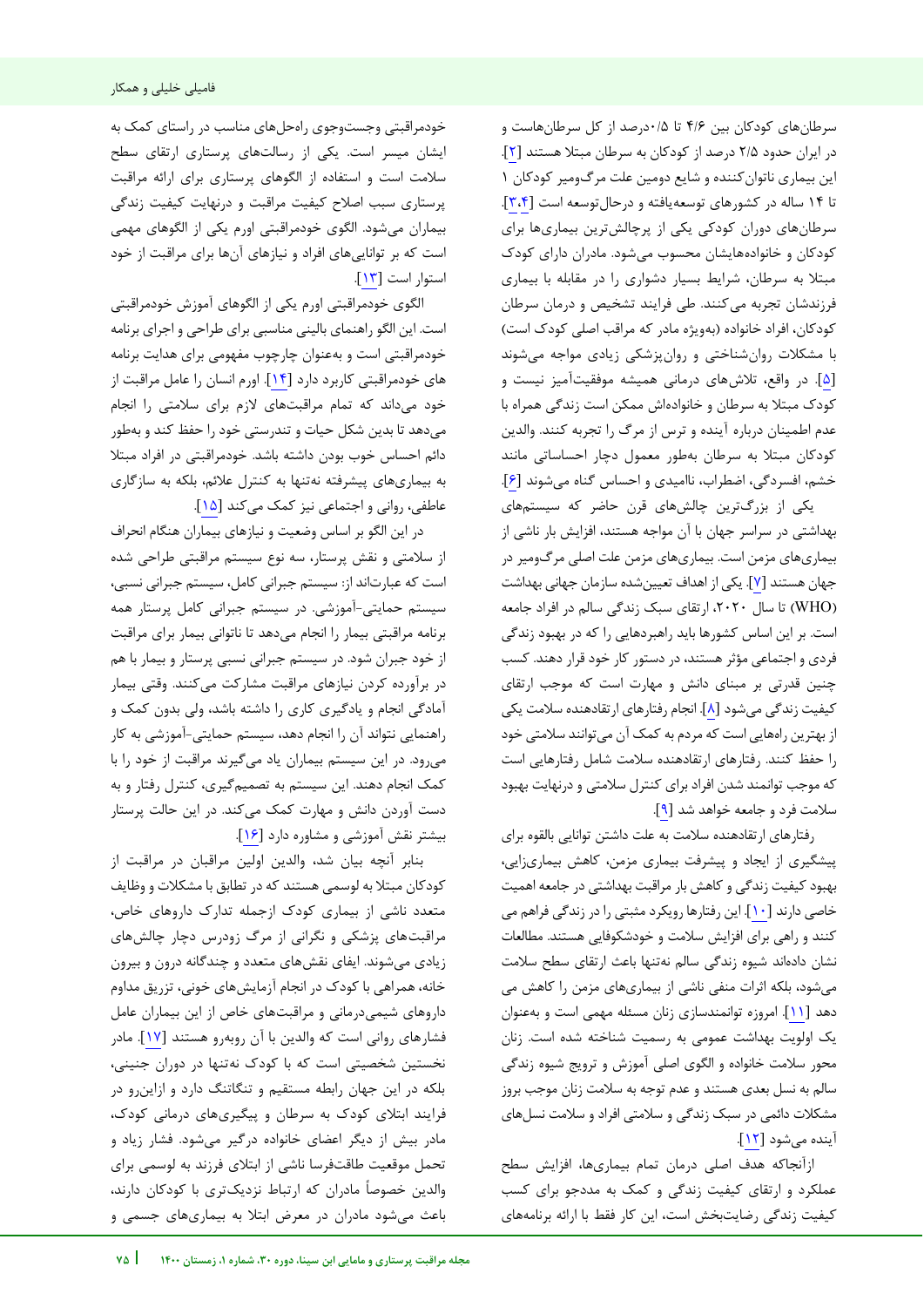روانی قرار گیرند و سلامت عمومی آنها کاهش یابد. فرایند مراقبت از فرزند بیمار سبب ایجاد فشار مراقبتی در مراقبان اصلی و مخصوصا مادر میشود. ازآنجاکه زنان به شکل ذاتی نقش مراقبت از کودکان را بر عهده دارند، احتمال وقوع رنج مراقبتی در آنها بیشتر است [18].

پرستاران نقش تأثیر گذار و مهمی در بررسی و تأمین مداخلات حمایتی-آموزشی دارند و می توانند آثار و عوارض مخرب بیماری مزمن را در کودک و خانواده، خصوصاً در مادران کاهش دهند. از طرف دیگر، الگوی خودمراقبتی اورم مورد توجه بسیاری از پژوهشگران عرصه بالینی و پایه و اساس مراقبتهای پرستاری است و برآیندهای مطلوبی را در تأمین، حفظ و ارتقای سالمتی افراد در پی داشته است. لذا با توجه به اهمیت موضوع و تجربه چندین ساله پژوهشگر در بخشهای بیمارستانی که شاهد کمبود توجه به سالمت مادران دارای فرزند مبتال به لوسمی بوده است، در این مطالعه میزان تأثیر اجرای الگوی خودمراقبتی اورم بر رفتارهای ارتقادهنده سالمت مادران دارای فرزند مبتال به لوسمی مراجعه کننده به بخش کودکان بیمارستان سیدالشهدای شهر اصفهان در سال 1400 بررسی شده است.

# **کار روش**

روش پژوهش حاضر نیمهتجربی تکگروهی بود. جامعه آماری پژوهش حاضر شامل تمامی مادران دارای فرزند مبتلا به لوسمی مراجعهکننده به بخش کودکان بیمارستان سیدالشهدای شهر اصفهان در سال 1400 بود که بهصورت نمونهگیری در دسترس انتخاب شدند. معیارهای ورود عبارتاند از: داشتن کودک مبتال به لوسمی در سن حداقل 1 تا 15 سال که حداقل یک ماه از تشخیص بیماری گذشته باشد یا داشتن حداقل یک دوره شیمیدرمانی کودک، داشتن سواد خواندن و نوشتن و توانایی صحبت کردن، مبتال نبودن به بیماری مزمن یا اختالل روانی شناختهشده، سکونت در استان اصفهان و تمایل برای شرکت در پژوهش. بروز هرگونه بیماری روحی-روانی )بنا به اظهار خود فرد(، مرگ کودک یا وقوع هر حادثه و مهاجرت از اصفهان طی مطالعه از معیارهای خروج از مطالعه بود.

ابزار گردآوری دادهها در این مطالعه شامل پرسشنامههای اطلاعات دموگرافیک و رفتارهای ارتقادهنده سلامت والکر بود. در قسمت اول اطلاعات دموگرافیک نمونههای پژوهش شامل سن، تحصیلات، شغل، میزان درآمد، وضعیت مسکن، سابقه بیماری، تعداد فرزند و فرزند بیمار یبررس شد . در قسمت دوم به منظور بررسی رفتارهای ارتقادهنده سلامت از پرسشنامه استاندارد سبک زندگی ارتقادهنده سلامت (والکر) استفاده شد.

پرسشنامه سبک زندگی ارتقادهنده سلامت ( Health Profile Lifestyle Promoting): Walker و همکاران در سال ۱۹۸۷ این پرسشنامه را طراحی و تدوین کردند [<mark>۱۹]</mark>. این پرسش

 نامه شامل 54 آیتم است که نمرهگذاری سؤاالت با استفاده از مقیاس لیکرت چهار گزینهای از هرگز )نمره 1( تا همیشه و بهطور معمول )نمره 4( انجام میشود. این ابزار رفتارهای ارتقادهنده سالمت را در شش بعد خودشکوفایی )12 سؤال(، مسئولیتپذیری در زمینه سالمت )10 سؤال(، حمایت بینفردی )7 سؤال(، مدیریت تنیدگی ( ۱ سؤال)، ورزش (تعقیب الگوی ورزشی منظم) ( ۱۲ سؤال) و تغذیه (داشتن الگوی غذایی و انتخاب غذا) (۷ سؤال) می سنجد. حداقل امتیاز ممکن 54 و حداکثر نمره کسبشده 216 خواهد بود. نمره سبک زندگی ارتقادهنده سالمت بین 54 تا 81 بیانگر وضعیت نامطلوب، 81 تا 135 نشاندهنده وضعیت متوسط و نمره باالتر از 135 حاکی از وضعیت مطلوب است.

متخصصان روایی پرسش نامه را از نظر صوری و محتوایی تنظیم کردهاند. جمعی از خبرگان که متشکل از کارشناسان و افراد مرتبط بودند، اعتدال در مفاهیم را از دیدگاه فرهنگی و روایی محتوای ابزار حاضر سنجیدند و درنهایت ابزار وارد چرخه ترجمه شد. همه موارد 70 تا 100 درصد از توافق را بین مصححان کسب کردند. روایی سازه نیز از طریق تحلیل عاملی تأییدی ارزیابی و تأیید شد. روایی و پایایی پرسشنامه رفتارهای ارتقادهنده سالمت در پژوهش محمدی زیدی و همکاران (۱۳۹۰) نیز تأیید شد [۲۰]. همچنین پایایی پرسشنامه رفتارهای ارتقادهنده سالمت یا قابلیت اعتماد آن با استفاده از روش اندازهگیری آلفای کرونباخ محاسبه شد. مقدار آلفای کرونباخ در پرسشنامه رفتارهای ارتقادهنده سالمت والکر شامل بعد تغذیه ،0/79 بعد ورزش ،0/86 بعد مسئولیتپذیری در زمینه سالمت ،0/81 بعد مدیریت استرس ،0/91 بعد حمایت بین فردی 0/79 و بعد خودشکوفایی 0/81 است.

# الگوی خودمراقبتی اورم

به منظور بررسی نیازهای مادران و تعیین نوع سیستم پرستاری از فرم نیازسنجی مبتنی بر الگوی خودمراقبتی اورم استفاده شد. این فرم به صورت استاندارد و بر اساس متون، مفاهیم و نظریههای پرستاری طبق نظریه اورم تهیه شد. اطلاعات جمع آوریشده طبق مدل مراقبت از خود اورم عبارت بودند از: ١- فاکتورهای سلامت عمومی شامل سن، جنس، وضعیت تکاملی، آگاهیهای اجتماعی- فرهنگی، سیستم مراقبت بهداشتی، سیستم خانوادگی، الگوی زندگی، محیط و سیستم حمایتی؛ -2 نیازهای مراقبت از خود عمومی شامل هوا، آب، غذا، دفع، فعالیت/ استراحت، تعامالت اجتماعی، پیشگیری از حوادث و ارتقای سلامتی؛ ۳- نیازهای مراقبت از خود تکاملی شامل نگهداری و حفظ محیط تکاملی، پیشگیری و حفظ وضعیتهای تهدیدکننده تکاملی طبیعی؛ -4 نیازهای مراقبت از خود انحراف از سالمتی شامل پیروی از رژیم درمانی، توجه به مشکالت بالقوه همراه با رژیم، ثبت و اصالح تغییرات ایجادشده در اوضاع سالمتی، وفق دادن با سبک زندگی و سازگاری با تغییرات وضعیت سالمتی و رژیم درمانی. طرح مراقبتی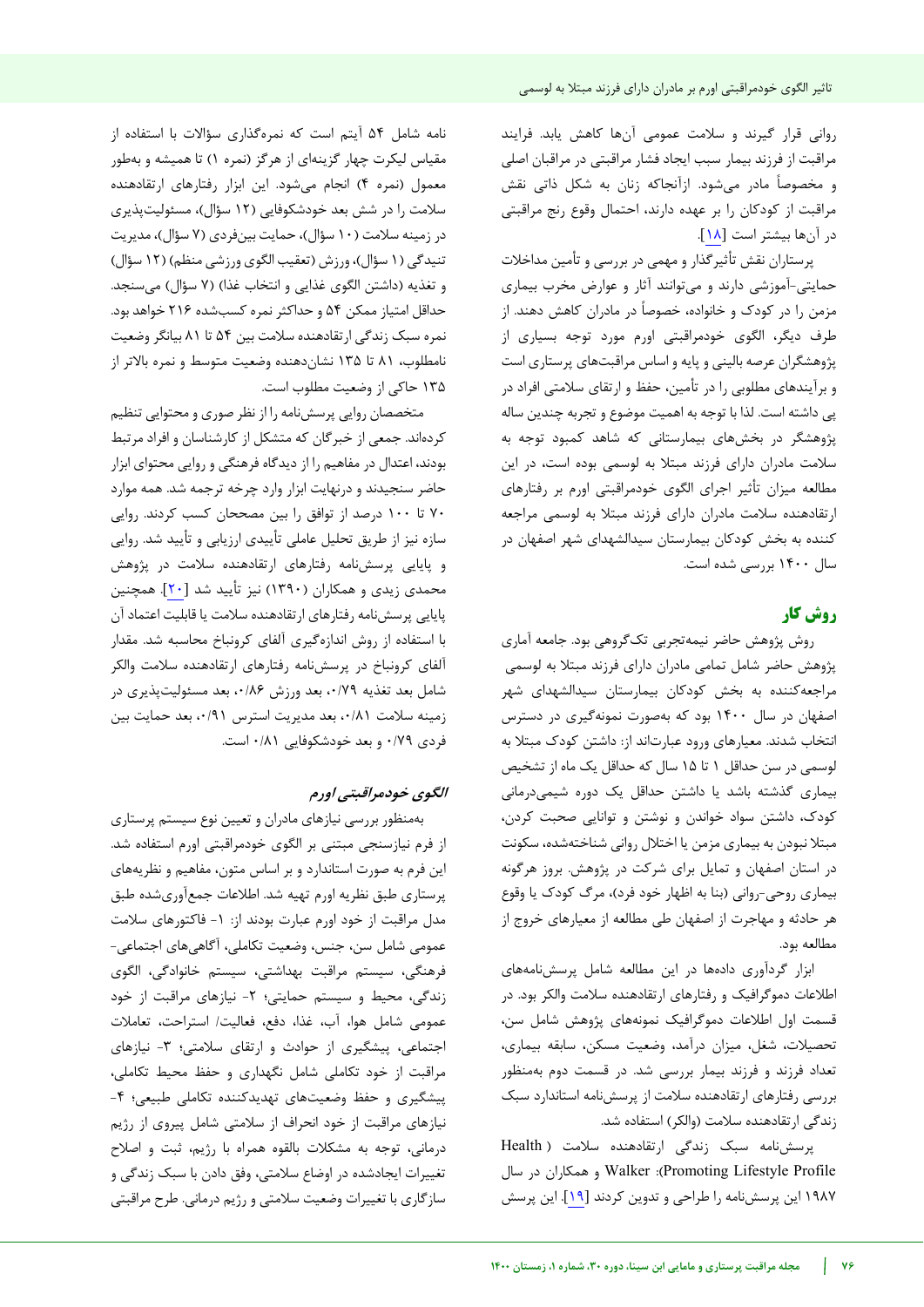پرستاری طبق الگوی نقص مراقبت از خود اورم شامل تشخیصهای پرستاری در هریک از حیطههای فوق بر اساس نقایصی که مادر یدارا فرزند مبتال به لوسمیدر مراقبت از خود دارد، برنامهریزی، اجرا و ارزشیابی شد.

# **شرح مداخله**

در این پژوهش متناسب با نیازهای مادران، برنامه آموزشی حمایتی به صورت حضوری وانفرادی به مدت 4 جلسه و جمعا به مدت 8 ساعت طراحی و اجرا شد. همچنین پمفلت آموزشی طراحی و در اختیار مادران قرار داده شد. فاصله جلسات از یکدیگر یک هفته بود. در این بازه زمانی با نمونههای پژوهش ارتباط تلفنی و حضوری برقرار و نحوه انجام و بهکارگیری آموزشهای دادهشده کنترل شد. درصورت بروز مشکل در هرکدام از واحدها، مشکل رفع شد. در مرحله بعد، پس از انجام آموزشهای خودمراقبتی در طول یک ماه، پس از گذشت یک هفته پژوهشگر مجددا پرسشنامه استاندارد رفتارهای ارتقادهنده سالمت را تکمیل کرد.

جلسه اول: تکمیل پرسشنامه اطالعات دموگرافیک و پرسشنامه والکر توسط پژوهشگر و دادن توضیحات درباره بیماری لوسمی و روند درمان به مادر دارای فرزند مبتال به لوسمی و تعیین تشخیصهای پرستاری هرکدام از نمونهها بر اساس الگوی خودمراقبتی اورم.

جلسه دوم: برنامه آموزشی-حمایتی در رابطه با خودشکوفایی پذیو مسئولیت ری در برابر سالمت در مادران دارای فرزند مبتال به لوسمی بر اساس تشخیصهای پرستاری.

جلسه سوم: برنامه آموزشی-حمایتی در رابطه با تغذیه و ورزش در مادران دارای فرزند مبتال به لوسمی بر اساس تشخیصهای پرستاری.

جلسه چهارم: برنامه آموزشی-حمایتی در رابطه با مدیریت استرس و حمایت بینفردی در مادران دارای فرزند مبتال به لوسمی بر اساس تشخیصهای پرستاری.

یک هفته پس از اتمام 4 جلسه برنامه آموزشی-حمایتی به صورت حضوری و انفرادی، پژوهشگر مجددا پرسشنامه استاندارد رفتارهای ارتقادهنده سالمت را تکمیل کرد.

درنهایت تجزیهوتحلیل در دو سطح توصیفی و استنباطی انجام شد. در سطح توصیفی از جداول توزیع فراوانی و شاخصهای میانگین و انحراف معیار و در سطح استنباطی برای مقایسه امتیاز ارتقادهنده سالمت قبل و بعد از اجرای الگوی خودمراقبتی اورم از آزمونهای پارامتری تی زوجی و ناپارامتری ویلکاکسون متناسب با نوع دادهها استفاده شد. دادهها با استفاده از نرمافزار SPSS نسخه 25 و سطح معنیداری 0/05 تجزیهوتحلیل شدند.

# **نتایج**

j

اطلاعات جمعیتشناختی سن، تحصیلات، شغل، میزان درآمد،

وضعیت مسکن، سابقه بیماری، تعداد فرزند و فرزند بیمار شرکتکنندگان در پژوهش حاضر در جدول 1 آمده است.

نتایج جدول 1 نشان داد در بین مادران حاضر در پژوهش، 6 نفر (۱۸/۸ درصد) کمتر از ۳۰ سال، ۱۶ نفر (۵۰ درصد) بین ۳۰ تا 40 سال و 10 نفر )31/3 درصد( بیشتر از 40 سال بودند. تعداد 26 نفر (۸۱/۳ درصد) از مادران شاغل و ۶ نفر (۱۸/۸ درصد) خانهدار بودند. از نظر میزان درآمد، بیشترین فراوانی مربوط به مادران با درآمد متوسط (۴۶/۹ درصد) بود. از نظر سطح تحصیلات نیز بیشترین فراوانی مشاهدهشده به مادران با تحصیالت لیسانس )40/6 درصد( مربوط بود. 68/8 درصد از مادران مسکن شخصی داشتند. 65/5 درصد از آنان سابقه بیماری نداشتند. همچنین بیشترین تعداد مادران حاضر در پژوهش دو فرزند )40/6 درصد( داشتند. در 59/4 درصد از آنان، فرزند اول بیمار بود.

بر اساس نتیجه آزمون ویلکاکسون، امتیاز رفتارهای ارتقادهنده سالمت مادران در بعد خودشکوفایی، مسئولیت در زمینه پذیری سالمت، حمایت بینفردی، مدیریت استرس، ورزش و تغذیه پس از

**جدول :1** توزیع فراوانی متغیرهای جمعیتشناختی

| متغير        |                   | تعداد         | درصد                              |
|--------------|-------------------|---------------|-----------------------------------|
|              | کمتر از ۳۰ سال    | ۶             | $\lambda/\lambda$                 |
| سن مادر      | ۳۰ تا ۴۰ سال      | ۱۶            | $\Delta \cdot$                    |
|              | بیشتر از ۴۰ سال   | $\mathcal{L}$ | T1/T                              |
|              | خانەدار           | ۲۶            | $\lambda$ $\gamma$                |
| شغل          | شاغل              | ۶             | $\lambda/\lambda$                 |
| ميزان درآمد  | ضعيف              | ۶             | $\lambda/\lambda$                 |
|              | متوسط             | ۱۵            | ۴۶۱۹                              |
|              | خوب               | ۱۱            | ۳۴/۴                              |
| تحصيلات      | زير ديپلم         | ٩             | ۲۸/۱                              |
|              | ديپلم و فوق ديپلم | ١.            | $\mathbf{r} \setminus \mathbf{r}$ |
|              | ليسانس            | ۱۳            | $f \cdot 19$                      |
| وضعيت        | شخصى              | ۲۲            | $Y\Lambda/\Lambda$                |
| مسكن         | استيجاري          | $\mathcal{L}$ | T1/T                              |
| سابقه بيمارى | داراي سابقه       | ۱۱            | $\tau f/\tau$                     |
|              | بدون سابقه        | ۲۱            | ۶۵۱۶                              |
|              | تک فرزند          | ۱۱            | Tf/f                              |
|              | دو فرزند          | ۱۳            | F.19                              |
| تعداد فرزند  | سه فرزند          | ٣             | 9/5                               |
|              | چهار فرزند        | ٢             | 99                                |
|              | پنج فرزند         | ٣             | 9/5                               |
| فرزند بيمار  | فرزند اول         | ۱۹            | $\Delta$ 9/۴                      |
|              | فرزند دوم         | ٨             | ۲۵                                |
|              | فرزند سوم         | ٢             | ۶۳                                |
|              | فرزند چهارم       | ٢             | ۶۳                                |
|              | فرزند پنجم        | ١             | ۳۱۱                               |
| کل           |                   | ٣٢            | $\cdots$                          |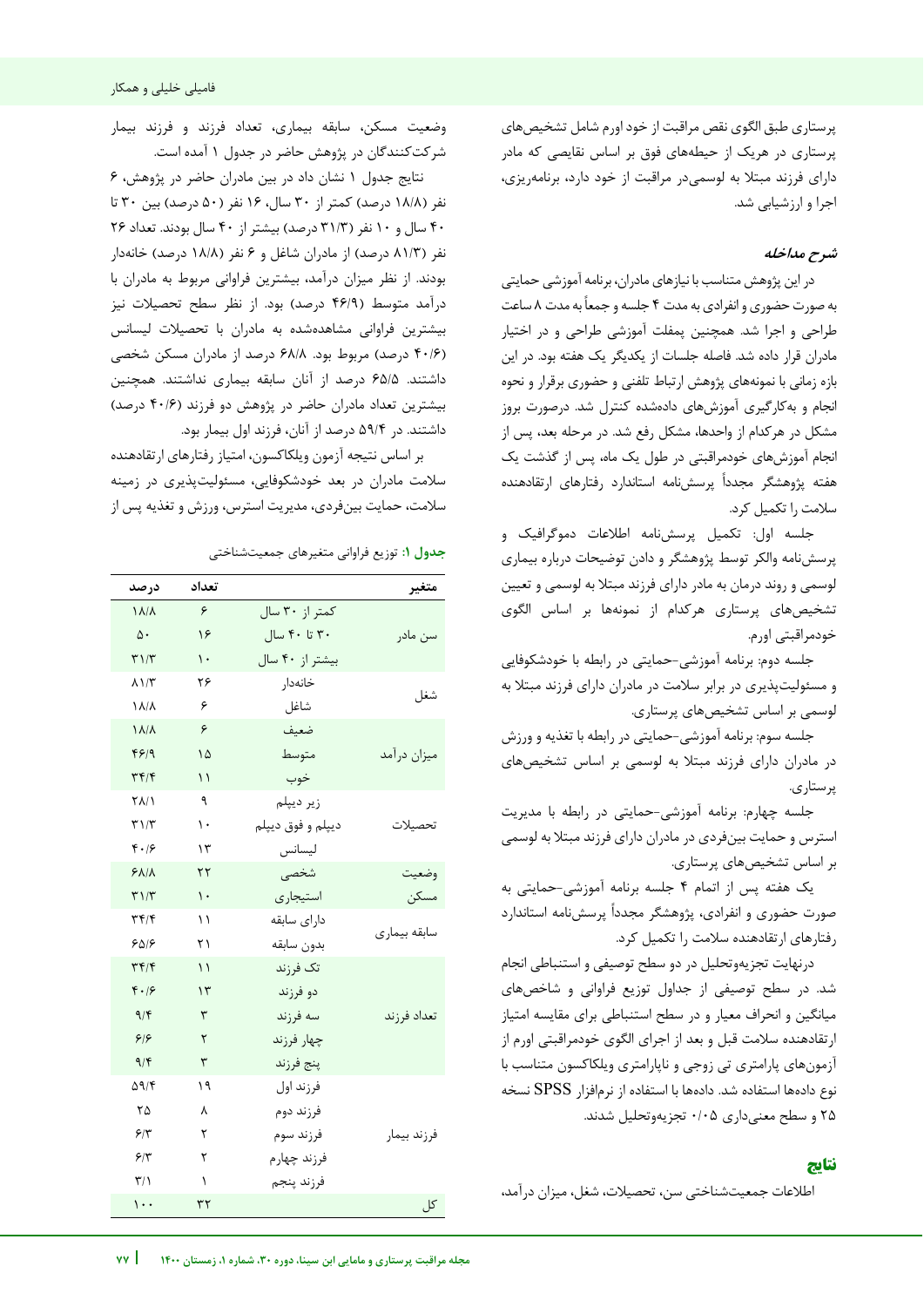| مؤلفه                          | زمان اندازهگیری   | تعداد      | كمترين<br>مقدار | بيشترين<br>مقدار | ميانگين                           | انحراف<br>معيار             | مىانە             | آماره                                               | $\mathbf{P}$                          |
|--------------------------------|-------------------|------------|-----------------|------------------|-----------------------------------|-----------------------------|-------------------|-----------------------------------------------------|---------------------------------------|
| خودشكوفايي                     | پیش از اجرای الگو | $\tau\tau$ | $\gamma$        | $\tau\tau$       | YY/9Y                             | $Y/Y$ .                     | $\tau$            | $Z = -\frac{\epsilon}{3}$                           | $\langle \cdot   \cdot \cdot \rangle$ |
|                                | پس از اجرای الگو  | $\tau\tau$ | ۱۹              | ٣٣               | TY/YY                             | $\Upsilon/\Upsilon$ .       | $Y\Lambda/\Delta$ |                                                     |                                       |
| مسئوليتپذيري در<br>زمينه سلامت | پیش از اجرای الگو | ٣٢         | $\gamma$        | ٣۵               | 7819                              | $\Delta/\cdot$ ۴            | $YV/\Delta$       | $Z = -Y/959$                                        | $\langle \cdot   \cdot \cdot \rangle$ |
|                                | پس از اجرای الگو  | ٣٢         | ٢٣              | ۴۱               | $\mathbf{r}\mathbf{r}/\mathbf{r}$ | $f(\cdot)$                  | $T1/\Delta$       |                                                     |                                       |
| حمايت بينفردي                  | پیش از اجرای الگو | $\tau\tau$ | ٩               | $\mathsf{r}$ .   | 10/F1                             | Y/YY                        | ۱۶                | $Z = -\mathfrak{f}/\mathfrak{q} \cdot \mathfrak{h}$ | $\langle \cdot   \cdot \cdot \rangle$ |
|                                | پس از اجرای الگو  | $\tau\tau$ | $\mathcal{N}$   | $\tau\tau$       | $1Y/\Lambda f$                    | Y/FQ                        | ۱۸                |                                                     |                                       |
| مدیریت استرس                   | پیش از اجرای الگو | ٣٢         | ۶               | ۱۵               | $\lambda/\lambda\tau$             | Y/Y                         | λ                 | $Z = -\mathbf{f}/\lambda$ .                         | $\langle \cdot   \cdot \cdot \rangle$ |
|                                | پس از اجرای الگو  | ٣٢         | ٩               | ۱٧               | 17/F1                             | 1/95                        | $\lambda$         |                                                     |                                       |
| ورزش                           | پیش از اجرای الگو | ٣٢         | γ               | $\tau$           | $\lambda$ /9Y                     | $Y/9$ .                     | $\lambda$         | $Z = -\frac{\mu}{\pi}$                              | $\langle \cdot   \cdot \cdot \rangle$ |
|                                | پس از اجرای الگو  | ٣٢         | $\mathcal{L}$   | ۱۶               | 171.9                             | $1/\Delta\Upsilon$          | $\mathcal{N}$     |                                                     |                                       |
| تغذىه                          | پیش از اجرای الگو | ٣٢         | $\mathcal{N}$   | ٢٣               | 18/08                             | $\mathbf{r}\cdot\mathbf{r}$ | ١٨                | $Z = -\frac{9}{2}$                                  | $\langle \cdot   \cdot \cdot \rangle$ |
|                                | پس از اجرای الگو  | ٣٢         | ۱۶              | ۲۶               | Y1/YQ                             | Y/9F                        | ٢٢                |                                                     |                                       |

**جدول :2** میانگین امتیاز ابعاد رفتارهای ارتقادهنده سالمت قبل و بعد از اجرای الگوی خودمراقبتی اورم

اجرای الگوی خودمراقبتی اورم بهطور معناداری بیشتر از امتیاز قبل از اجرای الگو بوده است ( $\triangleright\cdot\cdot\cdot\cdot$ .

## **بحث**

هدف از پژوهش حاضر بررسی تأثیر اجرای الگوی خودمراقبتی اورم بر رفتارهای ارتقادهنده سلامت مادران دارای فرزند مبتلا به لوسمی مراجعه کننده به بخش کودکان بیمارستان سیدالشهدای شهر اصفهان در سال 1400 بود. تجزیهوتحلیل دادهها حاکی از تأثیر اجرای الگوی خودمراقبتی اورم بر بعد خودشکوفایی رفتارهای ارتقادهنده سالمت مادران است؛ بنابراین، مادران با استفاده از خودمراقبتی این توانایی را به دست خواهند آورد که در برابر بسیاری از فشارهای روانشناختی مقاومت کنند. در واقع میتوان با توجه به نتایج پژوهش به این نتیجه رسید که آموزش عاملی برای افزایش خوشکوفایی در شرایط استرسزا و پرتنش همچون بیماری کودکان است. طی جستوجوهای پژوهشگر، مطالعهای یافت نشد که این موضوع را بررسی کرده باشد. به عبارتی دیگر، در تأیید همسویی و ناهمسویی نتایج بهدستآمده پژوهشی یافت نشد. لذا، در تحلیل این یافته از دیگر مطالعات نزدیک به موضوع بهره گرفته شد؛ برای مثال، یافته بهدستآمده بهطور غیرمستقیم با نتایج مطالعه اورکی و همکاران )1398( همسو است. آنان در پژوهش خود نشان دادند آموزش خودمراقبتی باعث افزایش امید، شادکامی و کیفیت زندگی در سالمندان شد [21] .

نتایج دیگر پژوهش نیز نشان داد اجرای الگوی خودمراقبتی اورم بر بعد تغذیه رفتارهای ارتقادهنده سلامت مادران تأثیر دارد. Mackenbach و همکاران )2013( در مطالعه خود نشان دادند آموزش خودمراقبتی بهویژه در زمینه ورزش مناسب، تغذیه سالم، کنترل شاخصهای مهم بدن نظیرفشار خون و ... مؤثر است و درنتیجه باعث افزایش امید و شادکامی و متعاقب آن افزایش کیفیت زندگی می

شود [٢٢] که با نتایج تحقیق حاضر هماهنگی دارد.

از دیگر نتایج پژوهش حاضر این بود که اجرای الگوی خودمراقبتی اورم بر بعد مدیریت استرس رفتارهای ارتقادهنده سالمت مادران تأثیر دارد. پژوهش اسالمیان و همکاران )1397( نشان میدهد بهکارگیری مدل آموزش مراقبت از خود اورم در کاهش شدت واکنشهای هیجانی بیماران مؤثر است [23] همچنین آقاخانی و همکاران )1396( به این نتیجه رسیدند که استفاده از بسته آموزشی حمایتی خودمراقبتی موجب کاهش استرس، اضطراب و افسردگی میشود [24].

پژوهش حاضر نشان داد اجرای الگوی خودمراقبتی اورم بر بعد ورزش رفتارهای ارتقادهنده سلامت مادران تأثیر دارد. Demura و Sato( 2003 )بیان کردند که آموزش خودمراقبتی سطح فعالیت فیزیکی و سالمت روانی را به سطح بهینهای میرساند [25]. مسـئولیتپذیـری بعـد دیگـر رفتارهــای ارتقـادهنـده سـالمت در ایـن پژوهـش بـود کـه بررسـی شد. در مطالعــه حاضــر اجرای الگوی خودمراقبتی اورم بر بعد مسـئولیتپذیـری تأثیر داشت. در تأیید همسویی و ناهمسویی نتایج بهدستآمده پژوهشی مشاهده نشد.

آخرین بعد بررسی شده در پژوهش حاضر، بعد حمایت بین فردی بود. رفتارهای ارتقادهنده سالمت مادران در بعد حمایت بینفردی پس از اجرای الگوی خودمراقبتی اورم بیشتر از قبل از اجرای الگو بوده است. به عبارتی دیگر، اجرای الگوی خودمراقبتی اورم بر بعد حمایت بینفردی تأثیر داشت. مطالعه Cene و همکاران )2015( نشان داد هر چقدر حمایت خانوادگی بیشتر باشد، این بیماران در زمینههای حفظ و مدیریت خودمراقبتی موفقتر خواهند بود [26].

با توجه به نتایج این مطالعه، این دستورالعملها، راهنمای بالینی مناسبی برای برنامهریزی و اجرای اصول خودمراقبتی در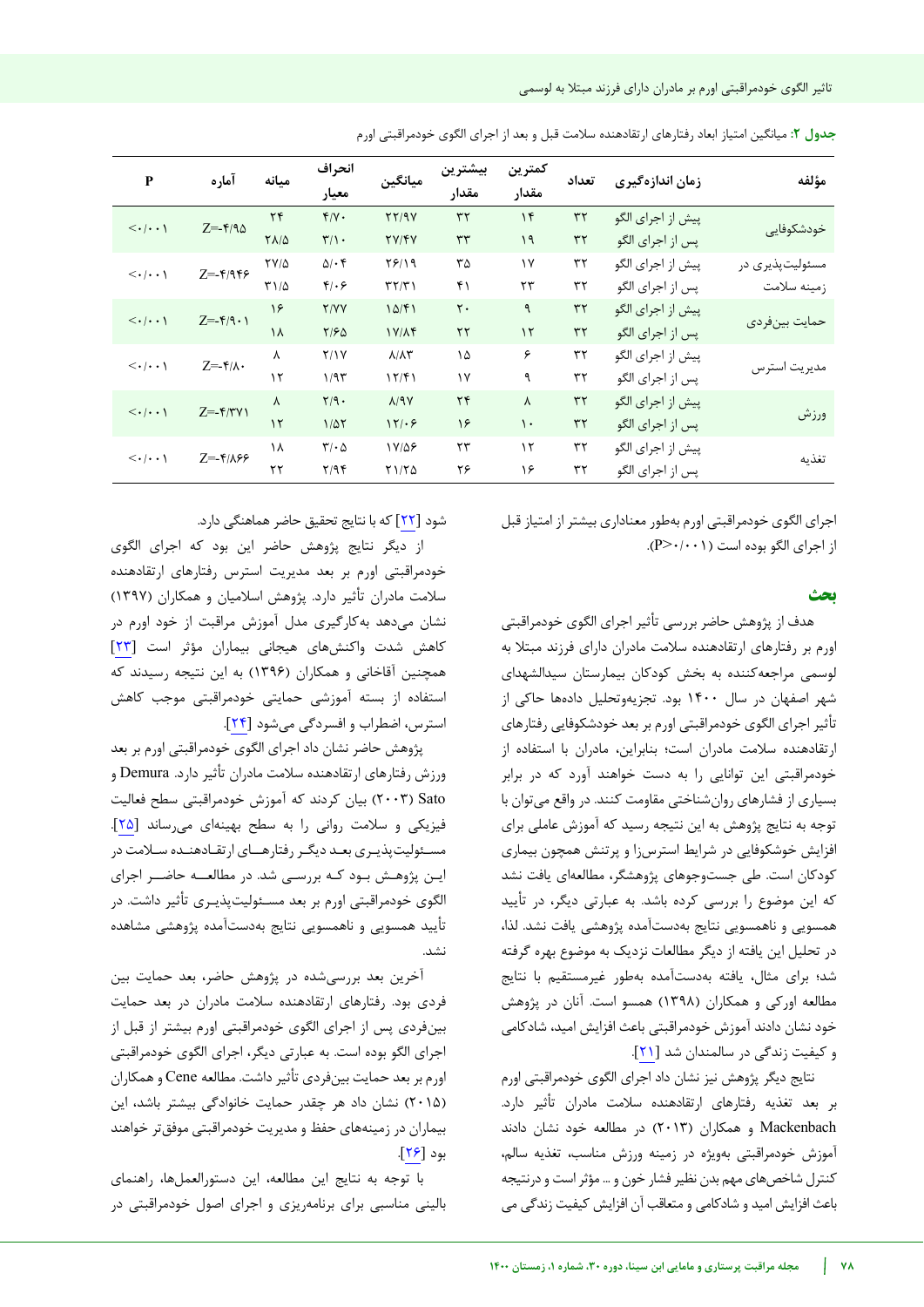کنترل علائم است که به سازگاری عاطفی، روانی و اجتماعی کمک می کند. وارد کردن این راهنما در واحدهای درسی تمام دانشجویان پرستاری و همچنین آموزش آن به پرستاران شاغل در بیمارستانها پیشنهاد می شود.

تحقیق حاضر همچون سایر مطالعات، در فرایند اجرا با برخی محدودیتها همراه بود که از آن جمله میتوان به مختص بودن نمونه به مادران دارای فرزند مبتلا به لوسمی مراجعه کننده به بخش کودکان بیمارستان سیدالشهدای شهر اصفهان اشاره کرد که ممکن است تعمیم نتایج را به جوامع دیگر با مشکل مواجه سازد. همچنین با توجه به اینکه دادههای پژوهش حاضر با استفاده از پرسشنامه گردآوری شد، امکان ارائه پاسخهای سوگیرانه و جامعهپسند و ابهام در پاسخدهی به پرسشنامه وجود دارد که یکی دیگر از محدودیتهای تحقیق حاضر محسوب می شود.

# **نتیجهگیری**

این مطالعه نشان داد رفتارهای ارتقادهنده سالمت مادران در بعد خودشکوفایی، مسئولیتپذیری، حمایت بین فردی، مدیریت استرس، ورزش، تغدیه و شاخص ارتقادهنده سالمت پس از اجرای الگوی خودمراقبتی اورم بهطور معناداری بیشتر از امتیاز قبل از اجرای الگو بوده است؛ بنابراین، با توجه به دیدگاه مثبت و خوش بینانه مدل خودمراقبتی اورم نسبت به مشارکت بیماران در مراقبت از خودشان که با ارزشهای اجتماعی معاصر جامعه ایران همراستاست و با توجه به نقش پررنگ پرستار در ارائه مستقیم خدمات مراقبت سالمت به نظر میرسد این مفاهیم به بررسی

- <span id="page-7-2"></span>9. Heidari Sabet F, Mirza-Hosseini H, Monirpour N. Health promoting behavior model based on spiritual health, social support and mental capital in people with cardiovascular disease. *IJCN*. 2020;**9**(1):24-35.
- 10. Mohammadi I, Tajeri B, Sodager S, Bahrami Heidaji M, Atadokht A. The effect of mentalization-based therapy on the amount of health promoting behaviors in people with coronary heart disease. *Shefaye Khatam*. 2020;**8**(3):39- 48. [DOI: 10.29252/shefa.8.3.39](http://dx.doi.org/10.29252/shefa.8.3.39)
- 11. Mirjalili MR, Mirrezaei A, MazloomyMahmoodabad M, Dehghan HR. Health promoting behaviors in women of reproductive age in yazd city. *Toloo-E-Behdasht*. 2018;**17**(4):1-12. [DOI: 10.18502/tbj.v17i4.182](http://dx.doi.org/10.18502/tbj.v17i4.182)
- 12. Baheiraei A, Bakouei F, Mohammadi E, Montazeri A, Hosseni M. The social determinants of health in association with women's health status of reproductive age: a population-based study. *Iran J Public Health*. 2015;**44**(1):119-29. [PMID: 26060783](https://www.ncbi.nlm.nih.gov/pubmed/26060783)
- 13. Omatreza S, Moshtagh Eshgh Z, Eshagh M, Hekmatafshar M, Naieni M. Effect of educational program based on "Orem Self Care Model" on quality of life in patients with migraine. *J Promot Manag*. 2014;**3**(1):7-13.
- 14. Mohammadpour A, Rahmati Sharghi N, Khosravan S, Alami A, Akhond M. The effect of a supportive educational intervention developed based on the Orem's self-care theory on the self-care ability of patients with myocardial infarction: a randomised controlled trial. *J Clin Nurs.* 2015;24(11-12):1686-92. PMID: [DOI: 10.1111/jocn.12775](https://doi.org/10.1111/jocn.12775)
- 15. Allison SE. Self-Care requirements for activity and rest: an orem nursing focus. *Nurs Sci Q*. 2007;**20**(1):68-76. [PMID: 17202518](https://pubmed.ncbi.nlm.nih.gov/17202518/) DOI: 10.1177/08943184062962

j

16. Khodaveisi M, Rahmati M, Falahinia G, Karami M. The

دقیق تر و عمیق تری نیاز دارد تا مسئولان و متصدیان حوزه آموزش پرستاری با تهیه و تنظیم دستورالعملهای بالینی مدون و بومی و افزایش آگاهی پرستاران نسبت به مدل خودمراقبتی اورم، به ترجمان دانش نظری در عمل اقدام کنند.

## **تشکر و قدردانی**

پژوهش حاضر بخشی از پایان نامه مقطع کارشناسی ارشد مصوب شورای تحصیلات تکمیلی دانشگاه آزاد اسلامی اصفهان (خوراسگان) است که در کمیت اخالق با کد اخالق002 1400. .REC .YAZD .IAU .IR تصویب شده است.

بدین وسیله از اساتید محترم دانشکده پرستاری دانشگاه آزاد اسالمی اصفهان )خوراسگان (و مادران دارای فرزند مبتال به سرطان که در اجرای این پژوهش شرکت نموده و ما را یاری رساندند، تشکر میکنیم.

#### **منافع تضاد**

بنابر اظهار نویسندگان، این مقاله تعارض منافع ندارد.

#### **یاخالق مالحظات**

این مـقـاله بـا شنـاسـه اخـلاق IR.IAU.YAZD.REC.1400.002 در دانشگاه آزاد اسلامی اصفهان (خوراسگان) تصویب شده است.

### **سهم نو سندگانی**

همه نویسندگان در طراحی، اجرا و بررسی و جمع بندی نتایج پژوهش و همچنین نگارش مقاله همکاری داشته اند.

#### **حمایت مالی**

حمایت مالی ندارد.

# **REFERENCES**

- 1. Biabani A, Kermansaravi F, Navidian A, Yaghoubinia F. An investigation into the relationship between care burden and adaptive behaviors of mothers of children with thalassemia. *Sci J Iran Blood Transfus Organ*. 2020;**17**(1):47-56
- 2. Boroumand H, Moshki M, Khajavi A, Darabian M, Hashemizadeh H. Epidemiology of childhood cancer in northeast of iran. *SSU*. 2017;**7**(1):9-15.
- <span id="page-7-1"></span>3. Amereh F, Jahangiri-Rad M, Mazloomi S, Rafiee M. The role of environmental and lifestyle factors in the incidence and prevalence of cancer. *JEHE*. 2016;**4**(1):30-42. [DOI:](http://dx.doi.org/10.18869/acadpub.jehe.4.1.30)  [10.18869/acadpub.jehe.4.1.30](http://dx.doi.org/10.18869/acadpub.jehe.4.1.30)
- <span id="page-7-0"></span>4. Cunningham RM, Walton MA, Carter PM. The major causes of death in children and adolescents in the united states. *N Engl J Med*. 2018;**379**(25):2468-75. [PMID:](https://pubmed.ncbi.nlm.nih.gov/30575483/)  [30575483](https://pubmed.ncbi.nlm.nih.gov/30575483/) [DOI: 10.1056/NEJMsr1804754](https://doi.org/10.1056/nejmsr1804754)
- 5. Santos S, Crespo C, Canvarro MC, Alderfer MA, Kazak AE. Family rituals financial burden and mother's adjustment in pediatric cancer. *J Fam Psychol*. 2016;**30**(8):1008-13. [PMID: 27617476](https://pubmed.ncbi.nlm.nih.gov/27617476/) [DOI: 10.1037/fam0000246](https://doi.org/10.1037/fam0000246)
- 6. Nemati S, Rassouli M, Ilkhani M, Baghestani AR. The spiritual challenge faced by family caregivers of patiants with cancer. A qualitative study. *Holist Nurs Pract*. 2017;**31**(2):110-7. [PMID: 28181976](https://pubmed.ncbi.nlm.nih.gov/28181976/) [DOI:](https://doi.org/10.1097/hnp.0000000000000198)  [10.1097/HNP.0000000000000198](https://doi.org/10.1097/hnp.0000000000000198)
- 7. Shaheen A, Nassar O, Amre H, Hamdan-Mansour A. Factors affecting health-promoting behaviors of university<br>students in jordan. Health. 2015;7(1):1-8. DOI: students in jordan. *Health*. 2015;7(1):1-8. [10.4236/health.2015.71001.](http://dx.doi.org/10.4236/health.2015.71001)
- 8. Nasrabadi A, Sabzevari S, Bonabi T. Women empowerment through health information seeking: a qualitative study. *Int J Community Based Nurs Midwifery*. 2015;**3**(2):105-15. [PMID: 26005690](https://pubmed.ncbi.nlm.nih.gov/26005690/)